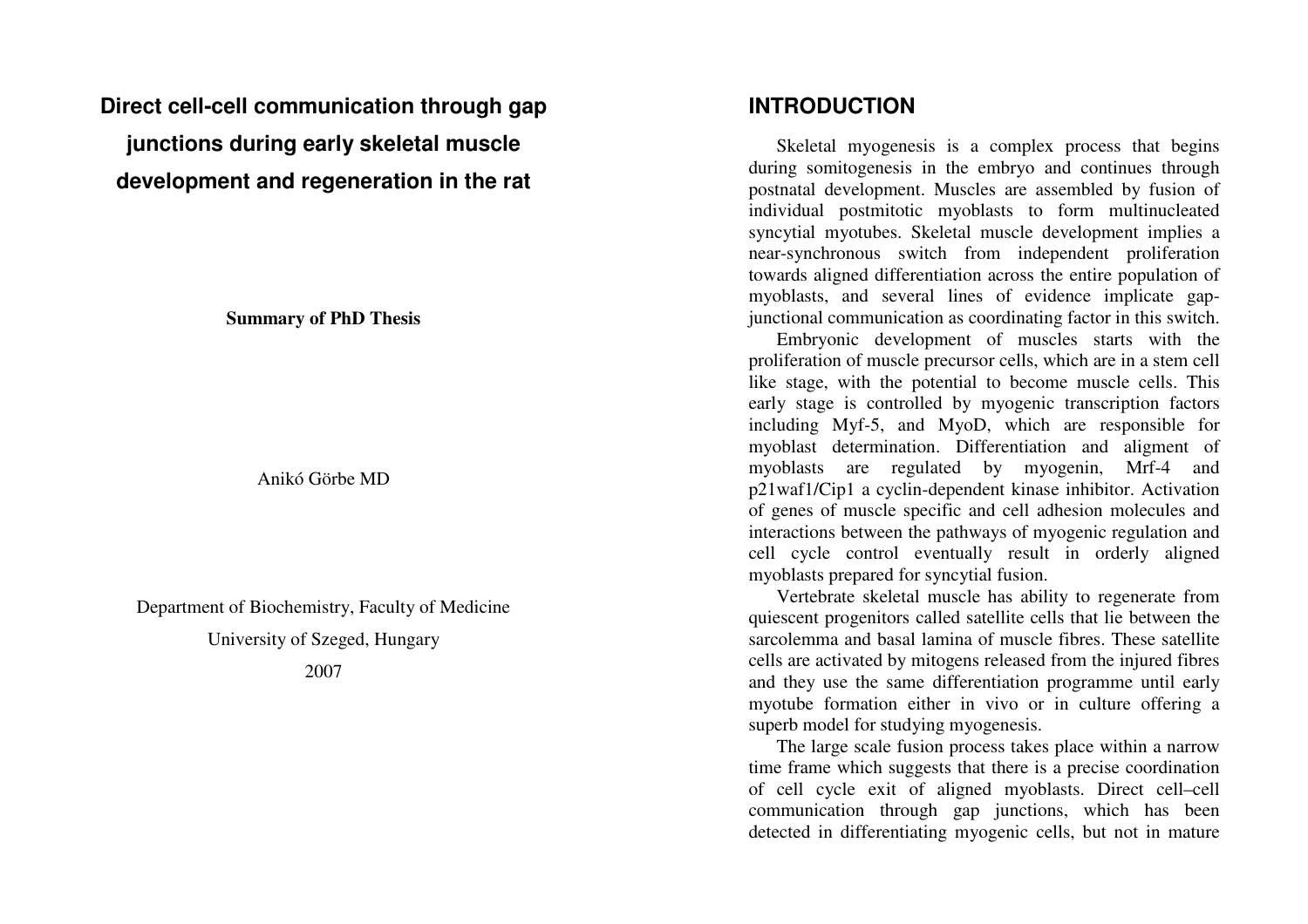myofibres of vertebrates, could contribute to the coordination of this process.

 Gap junction channels are formed from docking of hemichannels (connexons) in opposing cell membranes of adjacent cells. Each connexon is created from 6 connexin (Cx) protein molecules. The Cxs are in a multigene family with 21 members in the human genome, commonly named according to their molecular weight (e.g. Cx43 is 43 kDa). Gap junction channels may provide direct pathway for small molecules  $(\langle 1kD \rangle)$ , metabolites and second messengers such as IP<sub>3</sub> and cAMP, and ions e.g.  $Ca^{2+}$ , to rapidly pass between adjacent cells. Cell membrane associated non-aligned hemichannels are also capable of releasing active metabolites into the extracellular space and the Cxs may even have channel unrelated regulatory roles. Gap junction coupling allows the propagation of signals through extensive cell networks or restricted tissue compartments and junctions influences a wide range of cellular and tissue activities, including regulation of growth, differentiation, and developmental signalling.

 Gap junctions and connexins have been found transiently in embryonic and newborn skeletal muscles of the chick, mouse and the rat, though their roles are still to be elucidated. Gap junctions have also been detected in myogenic cell cultures during the prefusion period and their disappearance was observed at terminal muscle differentiation. Cxs, including Cx36, 39, 40, 42, 43 and 45, shows a species and developmental stage specific expression. Application of channel blockers, such as octanol and β-glycerrhetinic acid, or the inducible deletion of Cx43 gene interferes with early myogenic differentiation resulting in reduced expression of myogenic factors MyoD, myogenin and MRF4, and/ or inferior or delayed myoblast fusion Furthermore, transfection of rhabdomyosarcoma cells with Cx43 cDNA has been published to induce cell differentiation. Most of these data, however, have been obtained in transformed cell lines, which may differ significantly from primary myogenic cells. No comprehensive study has been performed in vivo or in primary cultures to reveal the regulation of gap junction Cx expression in the course of myogenic progenitor cells differentiating into multinucleate myofibers.

# **AIM**

The aim of this study was to determine the spatio-temporal regulation of gap junction connexin expression and function during early myogenic differentiation using both *in vivo* and *in vitro* rat models. Ultrastructural, immunomorphological, and functional dye transfer techniques were utilized in combination with laser scanning microscopy, quantitative image analysis and gene transfection studies.

 1) Notexin induced muscle regeneration model recapitulating *in vivo* myogenesis was used to study the spatiotemporal expression of gap junction Cx isoforms during myoblast differentiation and fusion in correlation with factors of cell proliferation (Ki67) and cell cycle control(p21waf1/Cip1 p27kip1).

 2) Primary myoblast cultures set up from satellite cells of the same species used for the regeneration model were used to study the temporal correlation of Cx expression and functional dye coupling through Cx43 gap junctions, with particular attention to the prefusion period, using quantitative image data analysis.

 3) Primary myoblast cultures also, were used to manipulate Cx43 expression and function using gene transfection with wild-type or dominant-negative eGFP (enhanced green protein)-Cx43 vector constructs, as well as an eGFP-only control (wtCx43, dnCx43 or GFP-only). Functional changes of up- and downregulated gap junction coupling were correlated with myoblast differentiation and fusion.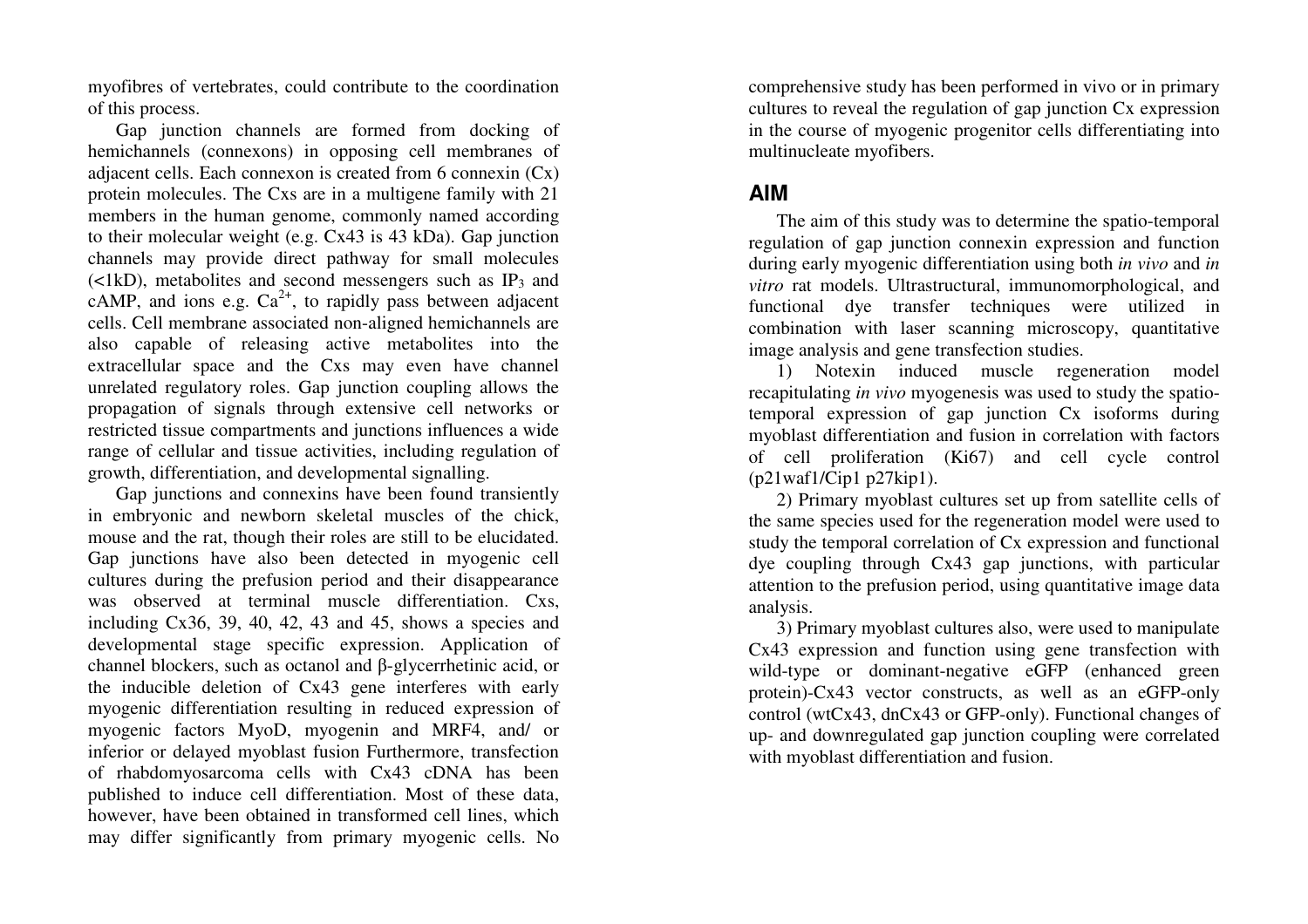# **MATERIALS AND METHODS**

#### Notexin induced regeneration in vivo

Muscle regeneration was induced in musculus soleus of adult Wistar rats using notexin, the venom of a mainland tiger snake (Notechis scutatus scutatus). Muscle samples were excised on days 1,2,3,4,5 and 7 after notexin administration, and tissues were processed for morphological and immunohistochemical analysis. Morphological analysis was based on semithin resin sections stained with methylene blue and basic fuchsine and on ultrathin sections of 80-100 nm thin cut for electron microscopy as well.

### Isolation and culturing newborn rat myoblasts

Muscle samples were originated from the hind limbs of newborn rats and treated with 0.25% trypsin. Digested cell suspension was centrifuged twice, and the pellets resuspended in complete Dulbecco's MEM (DMEM) growth medium containing 10% fetal calf serum (FCS), 10% horse serum and 200 µg/ml Gentamycin. Cells were grown on coverslips and examined daily to count transfected cells, or removed for immunostaining or functional dye-transfer testing.

# Immunostaining for single and double antigens

Paraffin sections were immunostained for desmin,  $p21^{\text{waf1/Cip1}}$ ,  $-p27^{\text{kip1}}$ , Ki67 and visualised by immunoperoxidase staining.

 Cryostat sections were cut from the frozen regenerated muscle samples, and treated with the following antibodies: anti-desmin, muscle specific actin, myo-D1 and different mono and polyclonal anti-connexin antibodies (Cx26, 32, 37, 40, 43, 45). Adherent myoblast cultures grown on coverslips were stained with the same set of primary antibodies in the same way as frozen sections.

Sections stained for immunofluorescence were examined with a Leica TCS SP confocal laser-scanning microscope using 1024x1024 pixels resolution either in single or dual channel (FITC/TRITC) modes.

# Quantitative image analysis of Cx43 and cell cycle associated proteins

Digital single channels images of regenerated muscle samples stained either for Cx43 and cell cycle associated proteins were transformed into 8 bit black-and-white format and were analyzed using the ImageJ 1.29x software Connexin43 protein expression in myoblast cultures was also analyzed quantitatively in the same way during the differentiation process.

### Transfection of adherent myoblasts

Two days after plating, adherent primary myoblast cultures were transfected with pIRES2-eGFP vectors containing sequences coding for eGFP alone, eGFP and wild-type Cx43 (wtCx43), or eGFP and a dominant-negative construct. Cultures were monitored for 1–4 days after tranfection (3–6 day-old cultures) using a fluorescence microscope.

# Dye transfer assays

Samples of myoblast cultures grown on coverslips were taken out daily between day-1 and day-5 of normal cultures or 3-6 days after transfection. Dye coupling of myoblasts through gap junctions was studied with two microinjection assays. Either the gap junction permeant Lucifer Yellow alone or the combination of the gap junction impermeant Dextran-Fluorescein and the junction permeant Cascade Blue analogue were used. Microelectrodes were introduced into the cytoplasm of myoblasts under visual control and small pulses of negative current were used to ionophorese the dye(s) into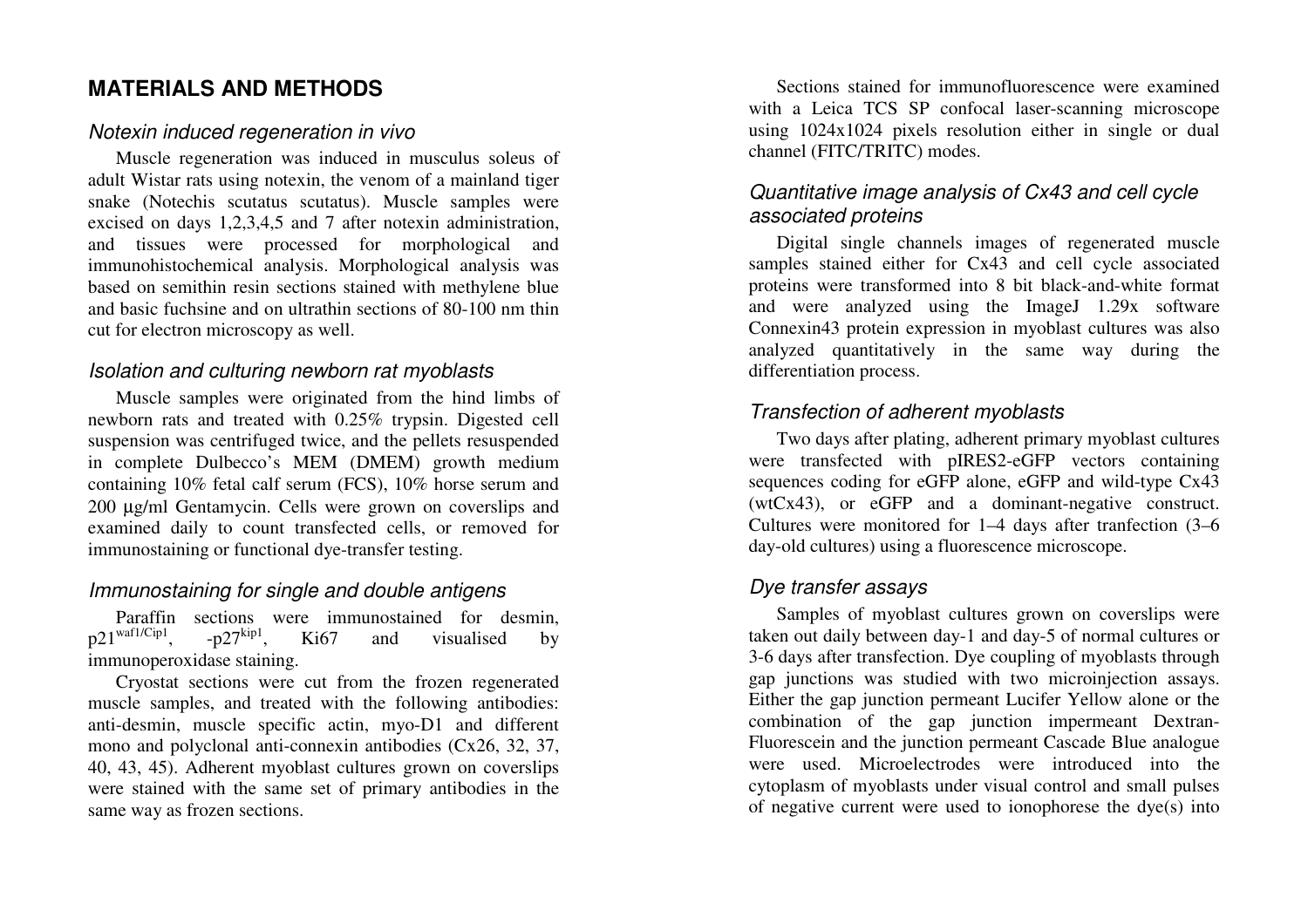the cells. The spread of fluorescent tracers was visualized under the fluorescent microscope with CCD camera.

# **RESULTS**

#### Gap junctions in notexin treated skeletal muscle

In intact skeletal muscle and in notexin-induced muscle regeneration six connexin isotypes were tested (26, -32, -37, - 40, -43 and -Cx45), and only Cx43 showed reliable immunoreaction on desmin positive myogenic cells ascompared to control samples.

 In early regeneration just only few myoblasts were detected and parcially all were in the cell cycle as characterized by strong nuclear Ki67 staining and none were positive for  $p21^{waf1}$  and  $p27^{kip1}$  (cyclin-dependent kinase inhibitors) reactions. Connexin43 immunostaining was limited at this stage and it was also confined to the myoblasts along pre-existing muscle fibers.

 Two days later, desmin positive myoblast were apparent at large numbers and gathered along the pre-existing muscle fibers and produced significant amount of punctuate Cx43 staining. Only weak  $p21^{waf1}$  and  $p27^{kip1}$  nuclear staining could be detected in less than 30% of them. At the same time, nearly 90% of myoblasts strongly expressed the proliferation associated Ki67 nuclear protein. Double immunolabeling colocalized Cx43 and desmin in myogenic cells.

 Three days after notexin administration large numbers of myoblasts were aligned in close membrane apposition along the basal lamina, which was accompanied with the highest amount of Cx43 detected produced mainly by myoblasts. Myoblasts showed massive expression of  $p21^{waf1/Cip1}$  and  $p27<sup>kip1</sup>$  while lacking the proliferation marker Ki67, which indicated their synchronized exit from the cell cycle.

 Fourth day of regeneration myoblast alignment was clearly visible with most of them completed fusion and newly formed

myotubes started forming bundles of contractile elements. Connexin43 protein expression rapidly declined with the progression of myoblast fusion into syncytial myotubes. Cell cycle control proteins were detected in large numbers of myonuclei. By day-7, newly formed muscle fibers showed conspicuous bundles of contractile elements and theregeneration process was completed between days 21-28.

#### Gap junctions in differentiating non-manipulated primary myoblast culture

Similarly to our in vitro model, myoblasts were identified with desmin immunostaining to exclude non-muscle cells from the study. Same set of Cx isotypes were tested in rat primary myoblasts and only Cx43 was detected, which is line with our findings in regenerating of skeletal muscle. Over 90% of cultured cells were desmin positive.

 In day-1 cultures, myoblasts have round or slightly elongated shape and started to express Cx43 protein. Double immunolabeling for Cx43 and desmin confirmed cell membrane-bound and cytoplasmic Cx43 not only in cells of physical contacts with each other, but also in non-interacting myoblasts.

 In day-2 cultures spindle shaped myoblasts were linked to their neighbors and double labeling proved Cx43 and desmin co-localization in them. Cx43 protein expression was greatly upregulated and detected as dotlike signal along myoblast membranes and massive granular immunostaining in their paranuclear region reflecting extensive production and assembly of gap junction channels. By day-3, most contacting myoblasts were aligned and membrane associated Cx43 particles increased substantially, while the cytoplasmic fraction significantly reduced. The peak of Cx43 expression was detected on the  $2<sup>nd</sup>$  and  $3<sup>rd</sup>$  day of regeneration.

 By day-4, numerous multinucleate myotubes were formed. Connexin43 immunostaining was restricted to mononucleate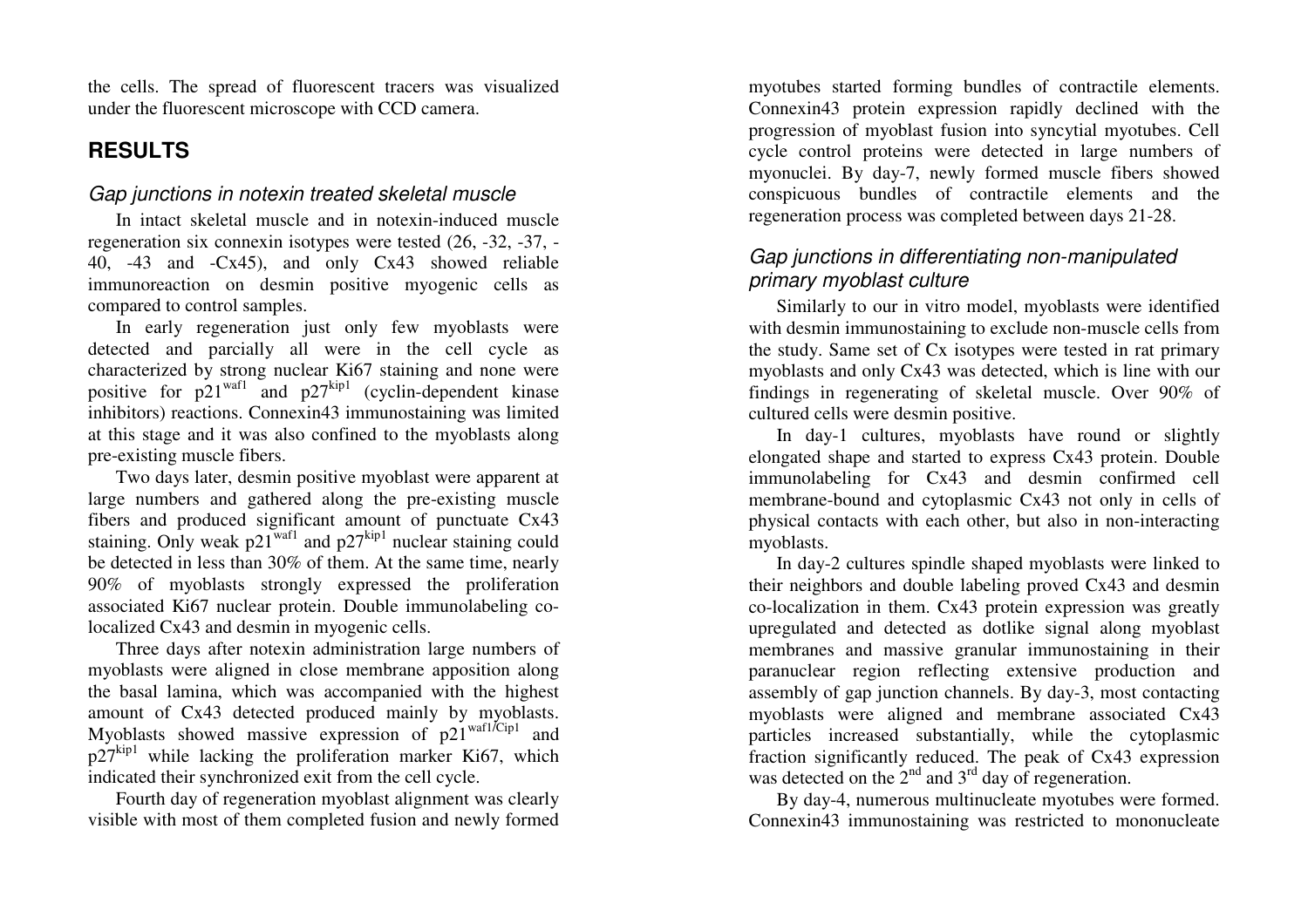myoblasts and only very few signals were detected in myotubes. By day-7, large myotubes and increasing numbers of dying myogenic cells were seen.

 Gap junctional coupling was tested in primary myoblast cultures using Lucifer Yellow fluorescent dye, which was microinjected into single cells that were in contact with their neighbors. In sparse day-1 cultures, the communicating cells were coupled to 1-2 neighbors most they were in contact with. Significant elevation in cell coupling was found in day-2 cultures, where the dye frequently passed into several cells in the  $2<sup>nd</sup>$  and  $3<sup>rd</sup>$  order from the injected myoblast. Day-3 cultures were still coupled, but less myoblast were involved despite of the peak of Cx43. The coupling frequency declined further by day-4 and at later stages upon progression of myoblast fusion and the appearance of increased numbers of myotubes.

#### Gap junctions in manipulated primary myoblast cultures

To further determine the contribution of Cx43-mediated gap-junctional communication to myoblast proliferation, differentiation and fusion into myotubes, we manipulated the expression of Cx43 in myoblast cultures. Transfection of adherent myoblast cultures on the  $2<sup>nd</sup>$  day of culture, prior to the normal peak of Cx43 expression, was performed with pIRES2-eGFP, either alone (GFP-only) to demonstrate the consistency of transfection. We analysed 12 parallel cultures, all treated with pIRES2-eGFP construct, and the transfection was found to be consistent in parallel cultures.

 Our main aim was to examine the effects on myoblast numbers and myotube formation with modifying the connexin content of the myoblasts, either by overexpressing the wildtype Cx43 sequence or by expressing a well-characterized dominant-negative version that disrupts junctional communication. Four coverslips treated with each construct were examined on each day after transfection. Cells overexpressing wtCx43 were seen to form as many  $GFP<sup>+</sup>$  myotubes as cells transfected with GFP only, and appeared to maintain them in the GFP<sup>+</sup> state for longer. In contrast, cells transfected with the communication-impairing dnCx43 construct increased their numbers much more than those in either of the other groups during the pre-fusion period, up to two days after transfection, and most of them remained in a potentially proliferative, unfused state thereafter. Such cells were found in large numbers as GFP<sup>+</sup> mononucleate cells throughout the experiment, and were significantly retarded in myotube formation.

 Dye coupling tests combining the gap junction permeable Cascade Blue analogue and the channel-impermeable Dextranfluorescein (can pass only when cytoplasmic continuities are present) was applied in non-manipulated primary myoblast cultures first, and resulted in similar data to those gained with the Lucifer Yellow assay. In summary, wtCx43 cells, which would be expected to have more functional gap junctions than the other groups, did indeed show higher levels of junctional coupling; but they also showed cytoplasmic coupling both earlier and more extensively than the other groups, consistent with precocious entry into the early stages of cell fusion. Conversely, in dnCx43 cells, our coupling data not only showed that the presence of the dominant-negative connexin reduced gap-junctional communication at all stages, as expected, but also that its presence almost eliminated cytoplasmic coupling, reinforcing our morphologicalobservation that dnCx43 cells were retarded in cell fusion.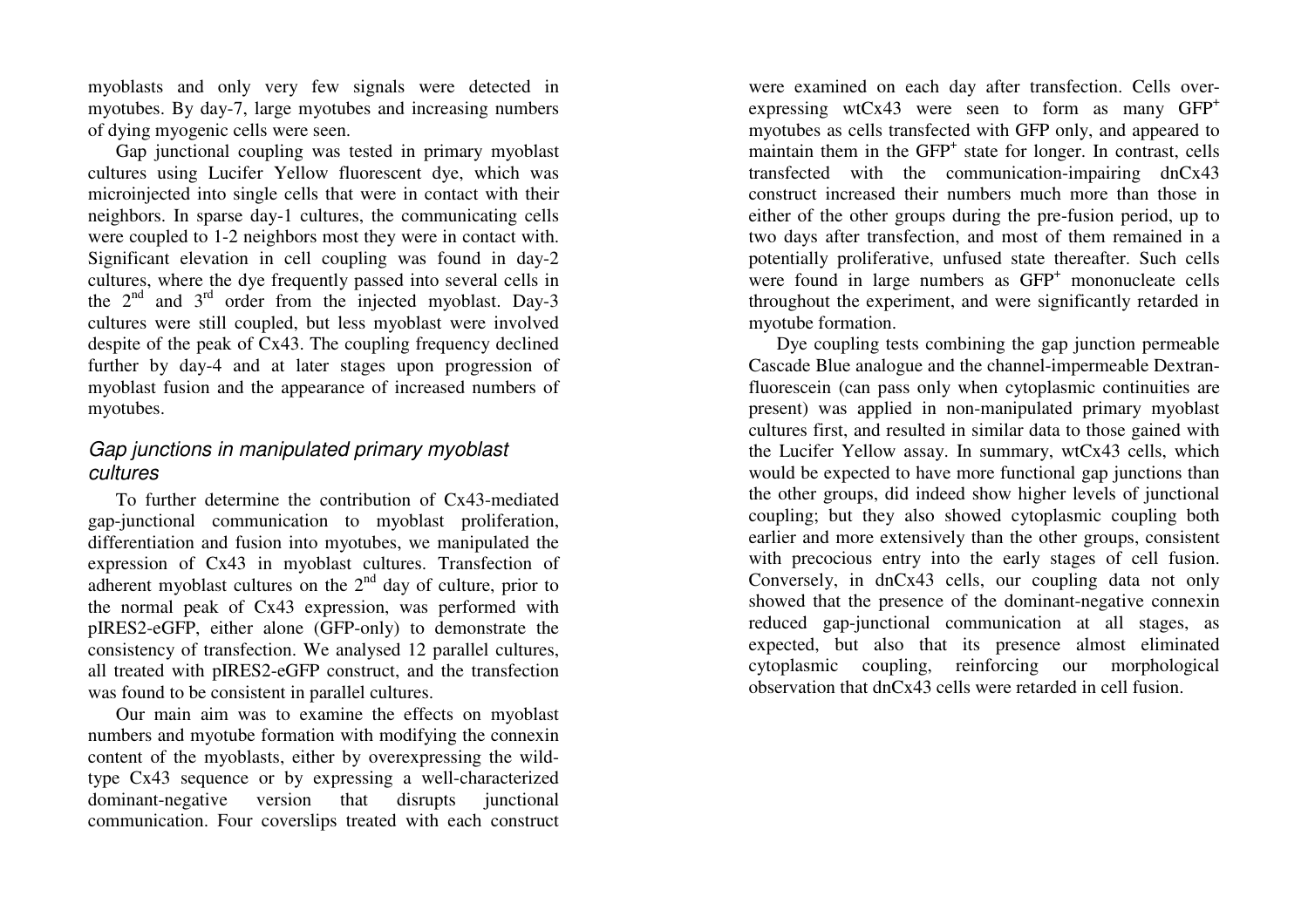# **DISCUSSION**

We tested muscle sections and myoblast cultures of rats for six connexins and we found only Cx43, the isotype, which was detected by most research groups in vertebrate myogenic cells either in tissues or in cell cultures. Immunostaining for desmin and Cx43 showed that gap junctions were expressed by myogenic cells, which direct evidence was missing from earlier works. In the chick, Cx36 and -42 and -45 were found in the myotome and/or the dermomyotome of somites and Cx43 in the pectoral muscle of the embryo. In the mouse, Cx39 and Cx40 were described in embryonic myotubes, while Cx43 and -45 were detected in regeneration, which results suggested that there might be a switch between Cx isotypes during muscle development, or Cx gene expression may differ between mice and rats. These data suggest that more than one Cx isotype is involved during early muscle differentiation in vertebrates, but Cx43 channels seems to be dominating.

 Formation of gap junctions is a ubiquitous feature of cells devoted to multicellular functions and several studies have detected gap junction connexins and/or cell coupling in myogenic cells before fusion and downregulation of Cxs in multinucleate myotubes. However, the way, as gap-junctional coupling influences muscle development, myoblast proliferation, differentiation and fusion still needed further clarification.

 In this study, we provide in vivo and in vitro evidence on the transient expression and developmental regulation of gap junction protein in differentiating myoblasts preceding fusion by differentiating pre- and postmitotic stages. Cx43 appeared early in proliferating single myogenic cells, followed by a progressive upregulation in the cytoplasmic and cellmembrane domains of interacting myoblasts until fusion and then by a rapid fall in multinucleate myotubes. To participate in the large-scale fusion within a short-time-frame as it happens normally, a multitude of proliferating myoblasts must

leave the cell cycle synchronously and escape apoptosis. In regeneration, elevated production of Cx43 channels was accompanied by the nuclear expression of cyclin dependent kinase inhibitor proteins and the complete loss of the proliferation associated protein suggesting a synchronized exit of cell cycle before fusion and a potential role of gap junction coupling in regulating these processes. In myoblast cultures, the temporal regulation of dye coupling was correlated with connexin expression. Intracellular injection and cell-to-cell spreading of a gap-junction-permeant dye such as Lucifer Yellow is an established technique for assessing functional gap-junction coupling. Most extensive dye transfer was found in sparse, day 2 cultures, which result was confirmed by combining a gap junction permeant Cascade Blue, mixed with a fluorescent dextran, to distinguish junctional coupling from dye spread through cytoplasmic continuities.

 In searching for further functional evidenve, Cx43 expression of early myoblasts was manipulated by transfecting them with wild-type or dominant-negative eGFP-Cx43 constructs, or with an eGFP-only control. Myoblasts transfected with wtCx43 showed more gap-junctional coupling than GFP-only controls, began fusion sooner and formed more myotubes. DnCx43 transfected cultures remained proliferative for longer than either GFP-only or wtCx43 myoblasts, showed less coupling, and underwent little fusion into myotubes.

 A potential role for Cx43 channels in skeletal myogenesis as they promote rapid fusion of myoblasts, would fit into the generally proposed functions of gap junctions e.g. in controlling cell growth for promoting a more differentiated phenotype and/or in coordinating cell functions in a network of cells. We observed precocious cytoplasmic coupling at prefusional stages when wtCx43 is overexpressed, and with the strong fusion-delaying effects of dnCx43.

 Both unpaired connexons and aligned gap junctions are thought to form important pathways for regulating intracellular  $Ca^{2+}$  levels which play a major part in early myogenic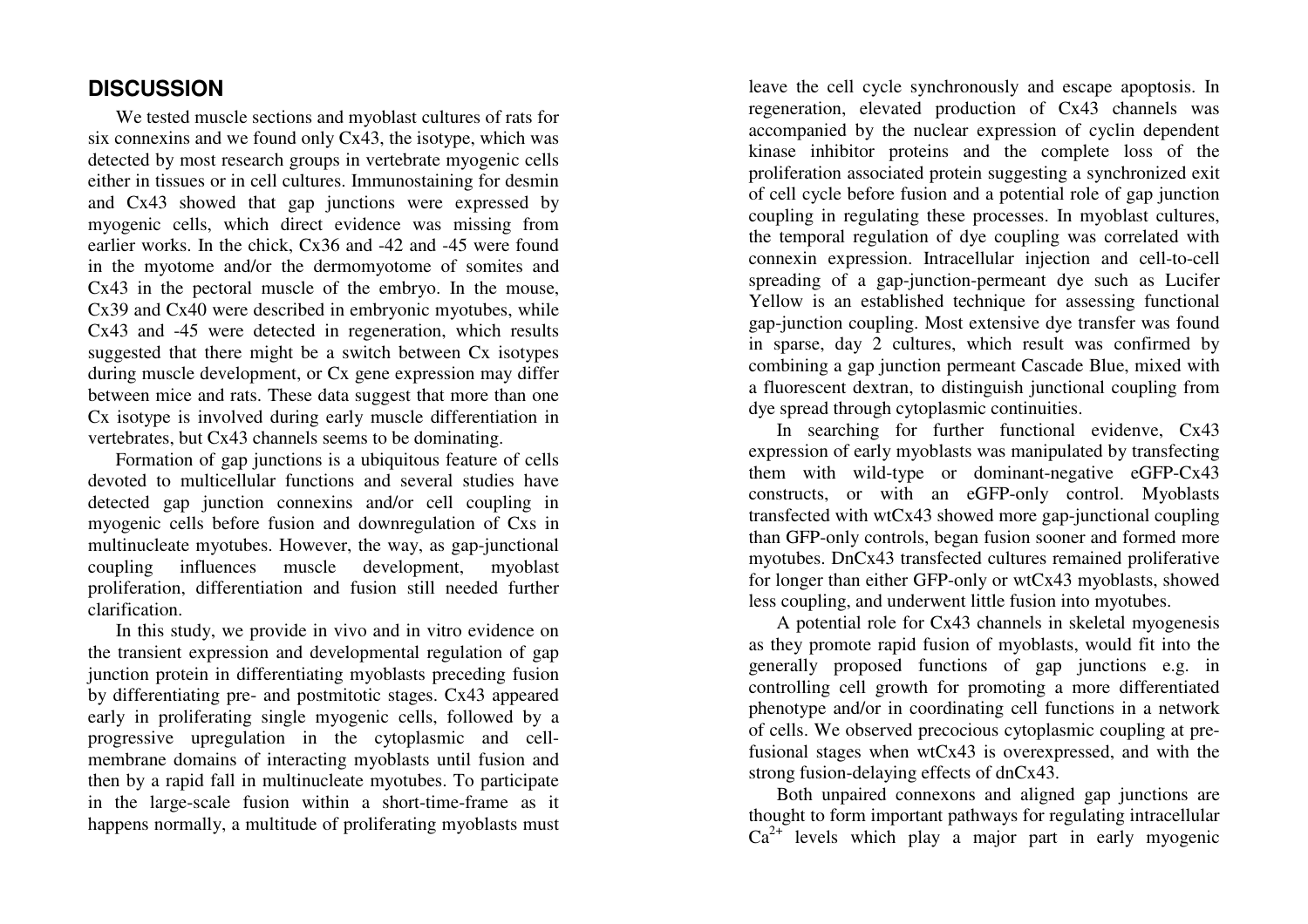differentiation and cell fusion. Besides Ca level regulation, Cx43 expression and function in differentiating myoblasts could influence signaling pathways, as transient elevation of cAMP, a known positive regulator of Cx43 expression and channel permeability is detected during early myoblast differentiation. However, all of these possibilities may require further investigations.

#### **New observations in our studies:**

1. The progressive upregulation of Cx43 gap junction protein in prefusion myoblasts by dissecting pre- and postmitotic stages, and the rapid decline of Cx43 expression after fusion during skeletal muscle differentiation *in vivo* using a rat regeneration model.

 2. The spatio-temporal expression of gap junction connexins correlated with the progression of cell cycle control, as the significant upregulation of Cx43 gap junctions in aligned myoblasts preceding fusion was accompanied by the nuclear expression of cyclin-dependent kinase inhibitors  $p21^{\text{waf1/Cip1}}$  and  $p27^{\text{kip1}}$  and the complete loss of Ki67 protein.

 3. Rat cultured myoblasts showed similar temporal regulation of Cx43 expression and phenotypic maturation to those regenerating *in vivo*. However in prefusion myoblasts we detected extensive GJ coupling between the sparse and proliferating myoblasts and a reduced communication between the aligned, postmitotic cells. This finding functionally supported that that we found in regeneration, namely GJIC has a role in controlling myoblast cell cycle.

 4. Myoblasts transfected with wtCx43 showed more gapjunctional coupling than the GFP-only controls, began fusion sooner as judged by the incidence of cytoplasmic coupling, and formed more myotubes. However, myoblasts transfected with dnCx43 remained proliferative for longer than either GFP-only or wtCx43 myoblasts, showed less coupling, and underwent little fusion into myotubes. These results further confirmed the role of gap junction direct cell-cell communication in controlling and probably synchronising myoblast cell cycle for a coordinated syncytial fusion.

# **AKNOWLEDGEMENTS**

These studies were supported by grants from the Hungarian Ministry of Education and Royal Society (UK).

I greatly acknowledge to Prof. László Dux and David L. Becker for providing me the excellent opportunities for working in a highly inspiring professional environment both at the Department of Biochemistry at University of Szeged and in the Confocal Unit of the Centre of Cell Dinamics at University College London (UCL).

I am greatly indebted to my tutor, Dr Tibor Krenács, for his scientific guidance, encouragement and support.

I am very grateful to Mrs. Elizabet Balazshazi, Zsuzsa Lajtos, Zita Felhő, Anikó Sarró, Mária Labdy and Katalin Danyi (University of Szeged) and to Mr. Daniel Ciantar (UCL) for skilfull technical assistance.

I am very much obliged to my colleagues for always being ready to help me.

I am especially grateful to my mother and father for their continuous help and endless support and also to my family and friends for encouraging me to accomplish this work.